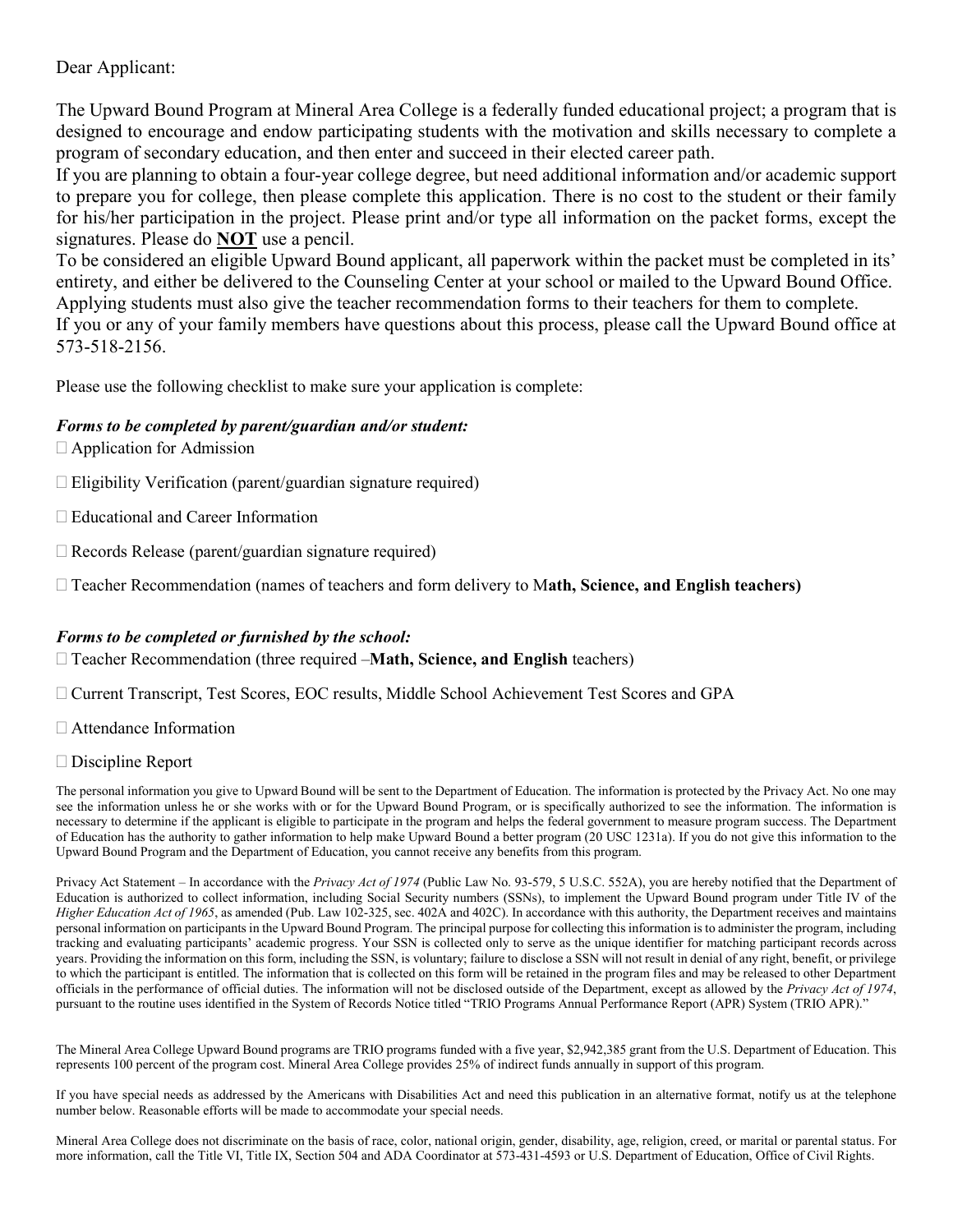### **APPLICATION FOR ADMISSION**

Upward Bound at Mineral Area College P.O. Box 1000, Park Hills, MO 63601-1000 (573) 518-2156 [www.MineralArea.edu/UpwardB](http://www.mineralarea.edu/#Upward)ound

| PERSONAL DATA             |                                                                                                                                                                                                                                                                                                                                                                                                                                               |              |                                                                                                                                                                                                                                                                                                                               |
|---------------------------|-----------------------------------------------------------------------------------------------------------------------------------------------------------------------------------------------------------------------------------------------------------------------------------------------------------------------------------------------------------------------------------------------------------------------------------------------|--------------|-------------------------------------------------------------------------------------------------------------------------------------------------------------------------------------------------------------------------------------------------------------------------------------------------------------------------------|
|                           |                                                                                                                                                                                                                                                                                                                                                                                                                                               |              |                                                                                                                                                                                                                                                                                                                               |
|                           | Current Date: $\sqrt{2\pi}$ / Sex: Male $\Box$ Female $\Box$                                                                                                                                                                                                                                                                                                                                                                                  |              | Birth Date: $\frac{1}{\sqrt{1-\frac{1}{2}}}\left  \frac{1}{\sqrt{1-\frac{1}{2}}}\right $                                                                                                                                                                                                                                      |
|                           | What school do you attend?                                                                                                                                                                                                                                                                                                                                                                                                                    |              | Current Grade                                                                                                                                                                                                                                                                                                                 |
|                           |                                                                                                                                                                                                                                                                                                                                                                                                                                               |              | Are you a participant in Educational Talent Search? $\Box$ Yes $\Box$ No Student Cell Phone:                                                                                                                                                                                                                                  |
|                           | With whom do you live? Please check all that apply and give full names:                                                                                                                                                                                                                                                                                                                                                                       |              |                                                                                                                                                                                                                                                                                                                               |
| □<br>Natural Mother       |                                                                                                                                                                                                                                                                                                                                                                                                                                               |              | Name:                                                                                                                                                                                                                                                                                                                         |
| Natural Father<br>$\Box$  |                                                                                                                                                                                                                                                                                                                                                                                                                                               |              | Name:                                                                                                                                                                                                                                                                                                                         |
| Stepmother<br>$\Box$      |                                                                                                                                                                                                                                                                                                                                                                                                                                               |              | Name:                                                                                                                                                                                                                                                                                                                         |
| Stepfather<br>l l         |                                                                                                                                                                                                                                                                                                                                                                                                                                               |              | Name:                                                                                                                                                                                                                                                                                                                         |
| $\Box$<br>Female Guardian |                                                                                                                                                                                                                                                                                                                                                                                                                                               |              |                                                                                                                                                                                                                                                                                                                               |
| Male Guardian<br>□        |                                                                                                                                                                                                                                                                                                                                                                                                                                               |              |                                                                                                                                                                                                                                                                                                                               |
| Other<br>П                |                                                                                                                                                                                                                                                                                                                                                                                                                                               |              | Name: Relationship to you:                                                                                                                                                                                                                                                                                                    |
| <b>Current Address:</b>   |                                                                                                                                                                                                                                                                                                                                                                                                                                               |              |                                                                                                                                                                                                                                                                                                                               |
|                           |                                                                                                                                                                                                                                                                                                                                                                                                                                               |              |                                                                                                                                                                                                                                                                                                                               |
|                           |                                                                                                                                                                                                                                                                                                                                                                                                                                               |              | Home phone: $\qquad \qquad$ Cell Phone: $\qquad \qquad$ Work Phone: $\qquad \qquad$                                                                                                                                                                                                                                           |
|                           |                                                                                                                                                                                                                                                                                                                                                                                                                                               |              |                                                                                                                                                                                                                                                                                                                               |
|                           |                                                                                                                                                                                                                                                                                                                                                                                                                                               |              |                                                                                                                                                                                                                                                                                                                               |
|                           |                                                                                                                                                                                                                                                                                                                                                                                                                                               |              | Street/Apt#: _________________________________City: ____________________State: _________Zip: ________________________<br>Home Phone: $\qquad \qquad$ Cell Phone: $\qquad \qquad$ Work Phone: $\qquad \qquad$                                                                                                                  |
|                           |                                                                                                                                                                                                                                                                                                                                                                                                                                               |              |                                                                                                                                                                                                                                                                                                                               |
|                           | for federal reports or to assist in accommodating students.<br>Is your ethnic group Hispanic/Latino? $\square$ Yes $\square$ No<br>What is your race? $\Box$ American Indian/Alaskan Native<br>$\Box$ White $\Box$ Native Hawaiian or Other Pacific Islander<br>Is English the primary language you speak at home? $\Box$ Yes $\Box$ No<br>1. Do you have a physical handicap? $\Box$ Yes $\Box$ No 2. Are you homeless? $\Box$ Yes $\Box$ No | $\Box$ Asian | TO BE COMPLETED BY PARENT OR GUARDIAN. The information on the remainder of this page is optional. It is used<br>$\Box$ Black or African American<br>$\Box$ Race unknown<br>If no, list the primary language<br>3. Do you have an Individualized Educational Plan (IEP) or receive special services at your school? □ Yes □ No |
|                           | 4. Have you been involved with the juvenile justice system? $\Box$ Yes Date:<br>5. Do you have a diagnosed learning disability? $\Box$ Yes $\Box$ No<br>If you answered yes to any of questions $1 - 6$ , please explain:                                                                                                                                                                                                                     |              | $\Box$ No<br>6. Are you in foster care? $\Box$ Yes $\Box$ No                                                                                                                                                                                                                                                                  |
|                           |                                                                                                                                                                                                                                                                                                                                                                                                                                               |              | Office Use Only:<br>$JICS$ #:<br>$MOSIS \#$ :                                                                                                                                                                                                                                                                                 |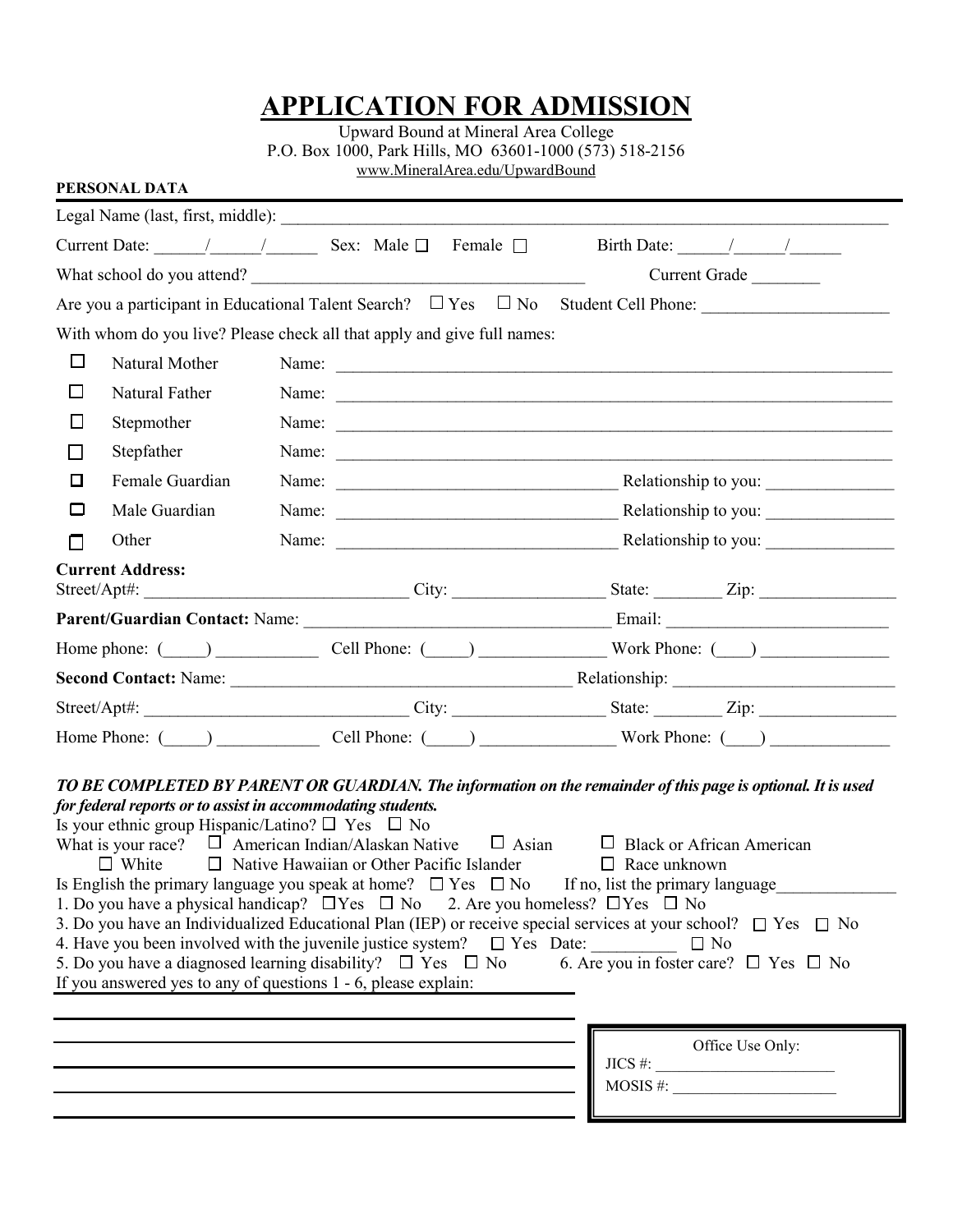### To be completed by parent/guardian. **Unless this form is completed in its entirety, the student CANNOT be considered for the Upward Bound program.**

| <b>Student Name:</b>                                            | Date:                                                                                          |                      |
|-----------------------------------------------------------------|------------------------------------------------------------------------------------------------|----------------------|
|                                                                 | If accepted in Upward Bound, you will be required to provide student's social security number. |                      |
| Are you a U.S. citizen? $\Box$ Yes $\Box$ No If no, list status |                                                                                                |                      |
| (Do not include certifications or 2-year degrees)               | Does the student's natural or adoptive parent have a Bachelor's (4-year college) degree?       | $\Box$ Yes $\Box$ No |
| $\mathbf{r} \cdot \mathbf{r} = \mathbf{r} \cdot \mathbf{r}$     | $\sim$ 1 $\sim$ 01 1 01 1 1 1 1 1                                                              |                      |

 $\_$  , and the contribution of the contribution of the contribution of the contribution of the contribution of  $\mathcal{L}_\text{max}$ 

If yes, list person with degree, type of degree, and name of college that issued the degree.

Please list all people living in the household of the applicant. (**Include applicant in first line.)**

| <b>NAME</b> | <b>RELATION TO APPLICANT</b> |
|-------------|------------------------------|
|             | Applicant                    |
|             |                              |
|             |                              |
|             |                              |
|             |                              |
|             |                              |
|             |                              |

### **FAMILY INCOME INFORMATION:** *Required for consideration in Upward Bound*

Did you file an income tax return in 2021?  $\Box$  Yes  $\Box$  No

**Annual family TAXABLE income for the 2021 tax year: \$\_\_\_\_\_\_\_\_\_\_\_\_\_\_\_\_\_\_** *(Line 15 Form 1040)*

Are you an orphan?  $\Box$  Yes  $\Box$  No

|  |  | Are you a ward of the court? $\Box$ Yes $\Box$ No If yes, what circuit or county? |  |
|--|--|-----------------------------------------------------------------------------------|--|
|--|--|-----------------------------------------------------------------------------------|--|

Student needs support due to (check all that applies):

- $\square$  Low educational aspirations
- $\Box$  Lack of opportunity, support, and/or guidance to take challenging college preparation courses
- $\Box$  Lack of career goals and/or need for accurate information on careers
- $\Box$  Lack of confidence, self-esteem, and/or social skills
- $\Box$  Predominately low-income community
- $\Box$  Rural isolation
- $\Box$  Interest in careers in math and science
- $\Box$  Diagnosed learning disability
- $\Box$  Other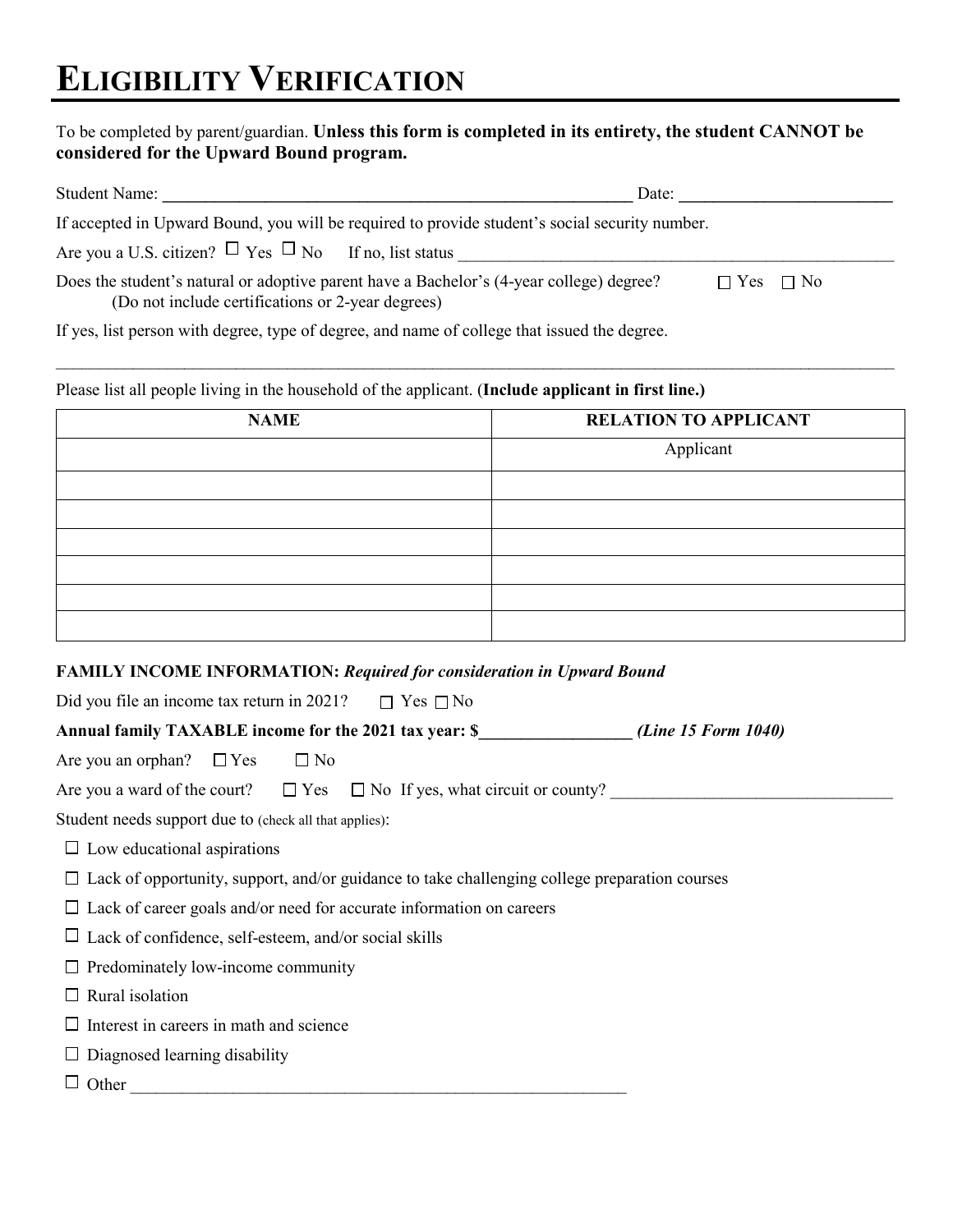I certify that the income, education and household information are true and correct and understand that deliberate misrepresentation of the information may result in prosecution under applicable state and federal laws.

| Parent/Guardian Signature                                                                                      | Date |
|----------------------------------------------------------------------------------------------------------------|------|
| <b>Student Signature</b>                                                                                       | Date |
| For Office Use Only:                                                                                           |      |
| This student qualifies for participation in Upward Bound. He/She is:                                           |      |
| Low Income<br>Ц                                                                                                |      |
| <b>First Generation</b><br>Ц                                                                                   |      |
| High Risk (check at least one)                                                                                 |      |
| Student did not achieve at the proficient level on state assessments in reading/language arts and/or math<br>П |      |
| GPA for the most recent school year was 2.5 or less<br>口                                                       |      |
| At the beginning of $10th$ grade, student had not completed pre-algebra or algebra course<br>$\mathsf{L}$      |      |
|                                                                                                                |      |
| Director Signature<br>Date                                                                                     |      |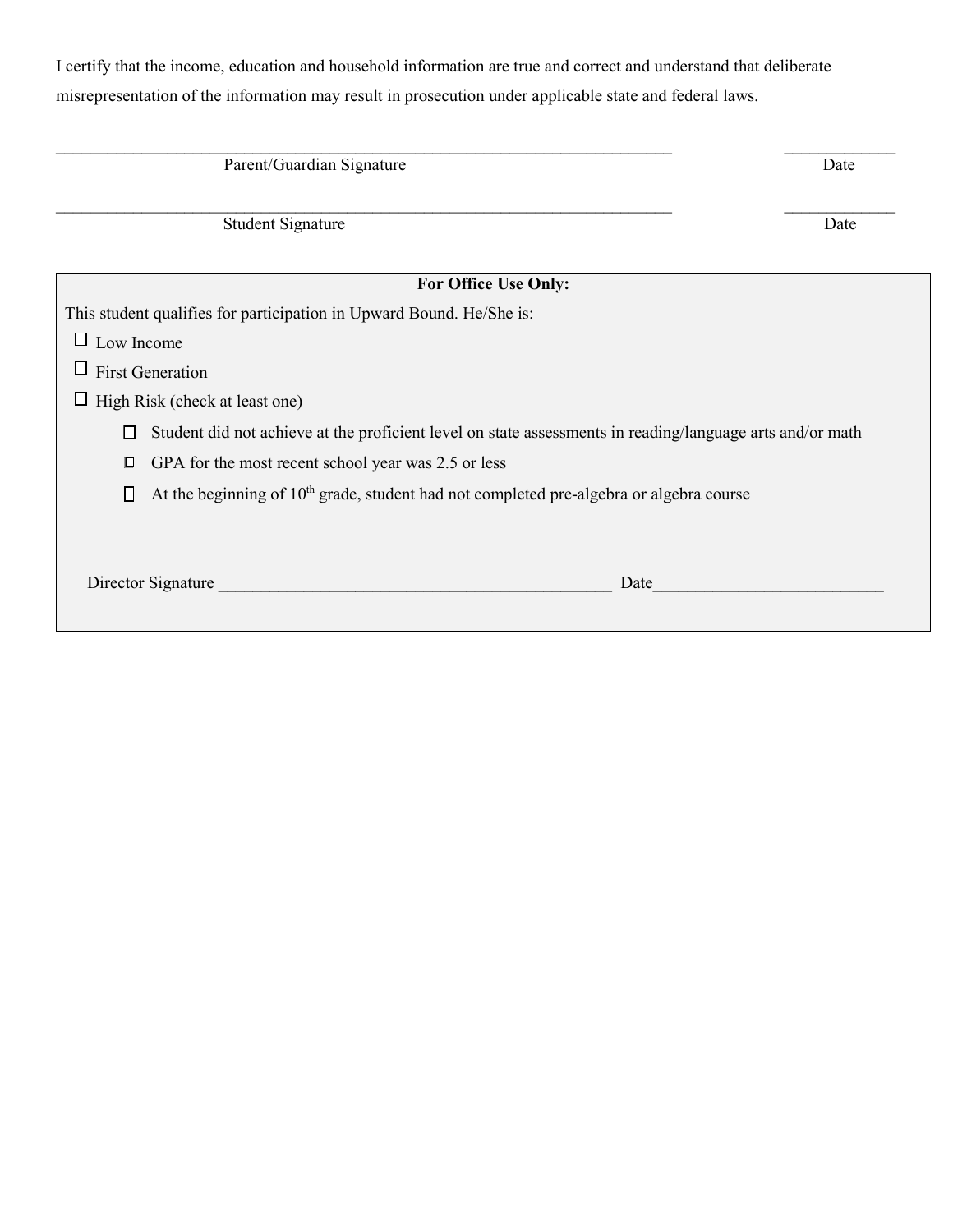# **EDUCATIONAL AND CAREER INFORMATION**

|                                                                                                                                                                                                                                                                                                                                                         |                                                   | Date:                                                                                                          |
|---------------------------------------------------------------------------------------------------------------------------------------------------------------------------------------------------------------------------------------------------------------------------------------------------------------------------------------------------------|---------------------------------------------------|----------------------------------------------------------------------------------------------------------------|
| Do you plan to continue your education beyond high school?                                                                                                                                                                                                                                                                                              |                                                   |                                                                                                                |
| $\Box$ Yes $\Box$ No $\Box$ Undecided If yes, where?                                                                                                                                                                                                                                                                                                    |                                                   |                                                                                                                |
| Where do you plan to continue your education after high school?<br>$\begin{tabular}{ll} \hline \Box & University/ College \\ \Box & Military \\ \hline \end{tabular} \begin{tabular}{ll} \begin{tabular}{ll} \Box & Community College \\ \Box & Technical/Vocational School \\ \end{tabular} \end{tabular}$<br>$\Box$ Other, list type of school $\Box$ |                                                   | $\Box$ Undecided                                                                                               |
| Are you a participant in any school clubs or activities? $\Box$ Yes $\Box$ No                                                                                                                                                                                                                                                                           |                                                   |                                                                                                                |
| If yes, please list:                                                                                                                                                                                                                                                                                                                                    |                                                   |                                                                                                                |
| Number of absences this school year _________ If more than five, explain why _________________________________                                                                                                                                                                                                                                          |                                                   |                                                                                                                |
| What is your current GPA?                                                                                                                                                                                                                                                                                                                               |                                                   |                                                                                                                |
|                                                                                                                                                                                                                                                                                                                                                         |                                                   |                                                                                                                |
| What are your present grades in the following subjects: English ___________ Math ___________ Science _______________                                                                                                                                                                                                                                    |                                                   |                                                                                                                |
| $1.$ $\overline{\phantom{a}}$<br>2. $\frac{1}{2}$<br>$\frac{3}{2}$<br>What careers interest you the most? List in order of interest.                                                                                                                                                                                                                    |                                                   | 6.<br>$7.$ $\overline{\phantom{a}}$<br>8.<br>9.<br>$\boxed{10. \qquad \qquad }$<br>2. $\overline{\phantom{a}}$ |
| 3.                                                                                                                                                                                                                                                                                                                                                      | $\boldsymbol{\Lambda}$ and $\boldsymbol{\Lambda}$ |                                                                                                                |
| Have you ever visited a college campus? $\Box$ Yes $\Box$ No<br>If yes, list the school(s) you have visited.                                                                                                                                                                                                                                            |                                                   |                                                                                                                |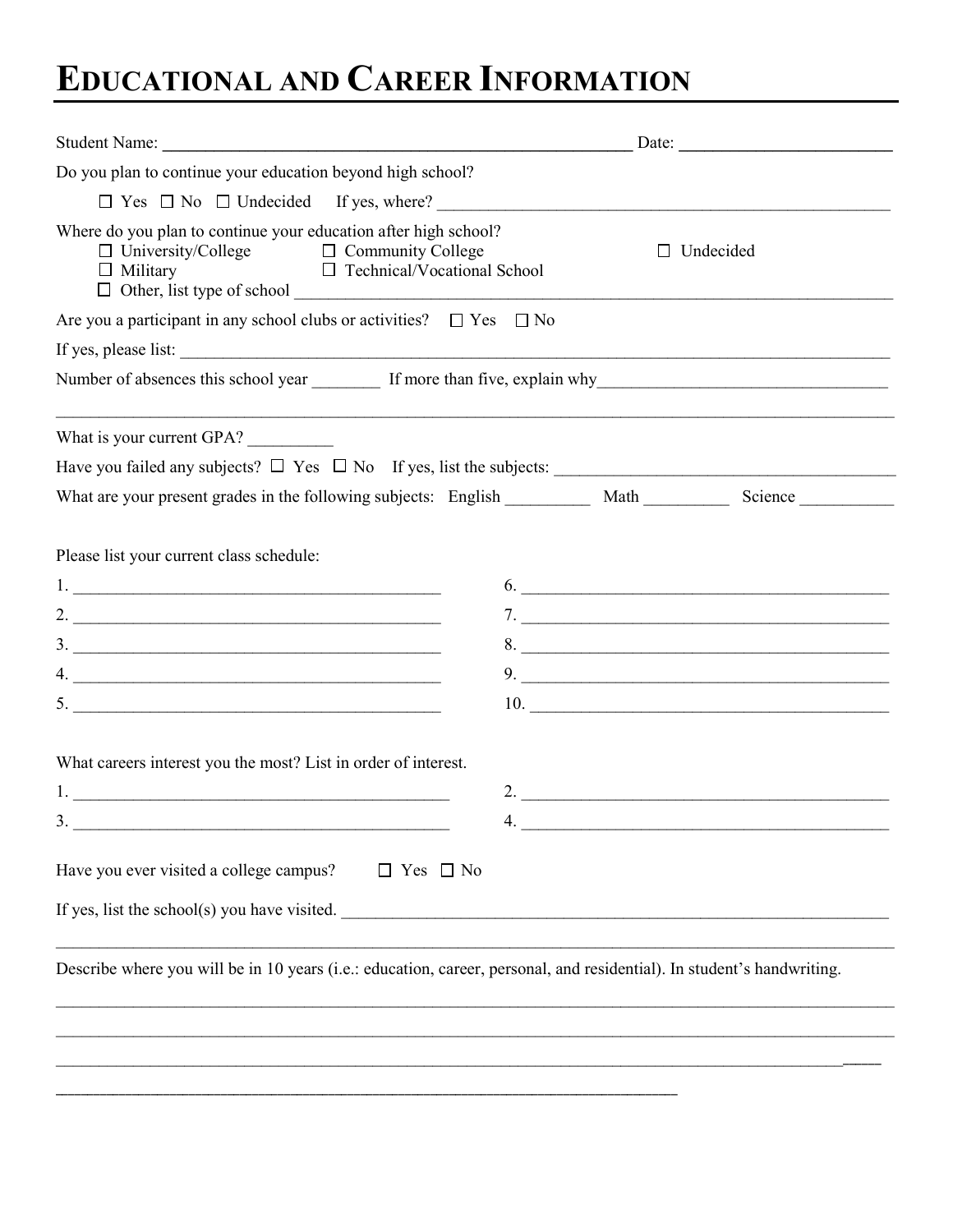# **RECORDS RELEASE**

Park Hills, MO 63601-1000 573-518-2156 Fax: 573-518-2168

|                 | <b>RECORDS RELEASE</b>                                                                                                                                                                                                                                                                                                                                                                                                                                                                        |
|-----------------|-----------------------------------------------------------------------------------------------------------------------------------------------------------------------------------------------------------------------------------------------------------------------------------------------------------------------------------------------------------------------------------------------------------------------------------------------------------------------------------------------|
|                 | Student Name: Name:                                                                                                                                                                                                                                                                                                                                                                                                                                                                           |
|                 | (Print)                                                                                                                                                                                                                                                                                                                                                                                                                                                                                       |
|                 | Graduation Date:                                                                                                                                                                                                                                                                                                                                                                                                                                                                              |
| A.              | High School Records Release                                                                                                                                                                                                                                                                                                                                                                                                                                                                   |
|                 | The above-named student is applying for acceptance into the Upward Bound program. I hereby<br>authorize release of transcripts, test scores, attendance, discipline records, IEP, 504 and other pertinent<br>reports since grade 7 pertaining to my child's academic progress in school to the Upward Bound project<br>at Mineral Area College.                                                                                                                                               |
| <b>B.</b>       | <b>Future Follow-Up Activities Release</b>                                                                                                                                                                                                                                                                                                                                                                                                                                                    |
|                 | If the student named above is selected for participation in Upward Bound, I hereby authorize the school<br>to release the same information annually to the Upward Bound project. I further authorize the release of<br>each semester's class schedule, a final transcript verifying graduation, and other pertinent information.<br>The school can continue to provide the requested information until I rescind this permission in writing or<br>until one year after the student graduates. |
| $\mathcal{C}$ . | College Records Release                                                                                                                                                                                                                                                                                                                                                                                                                                                                       |
|                 | The federal government requires Upward Bound to track participants through the completion of their<br>post-secondary education. I give my permission to any college I attend or have attended to provide proof<br>of attendance, transcripts, FAFSA information, and any degrees completed to the Upward Bound project<br>at Mineral Area College.                                                                                                                                            |

| Student Name – Print Name              | <b>Student Signature</b>  | Date |
|----------------------------------------|---------------------------|------|
|                                        |                           |      |
| Parent/Guardian - Print Name           | Parent/Guardian Signature | Date |
| These records may be sent directly to: |                           |      |
| <b>Upward Bound</b>                    |                           |      |
| Mineral Area College                   |                           |      |
| P.O. Box 1000                          |                           |      |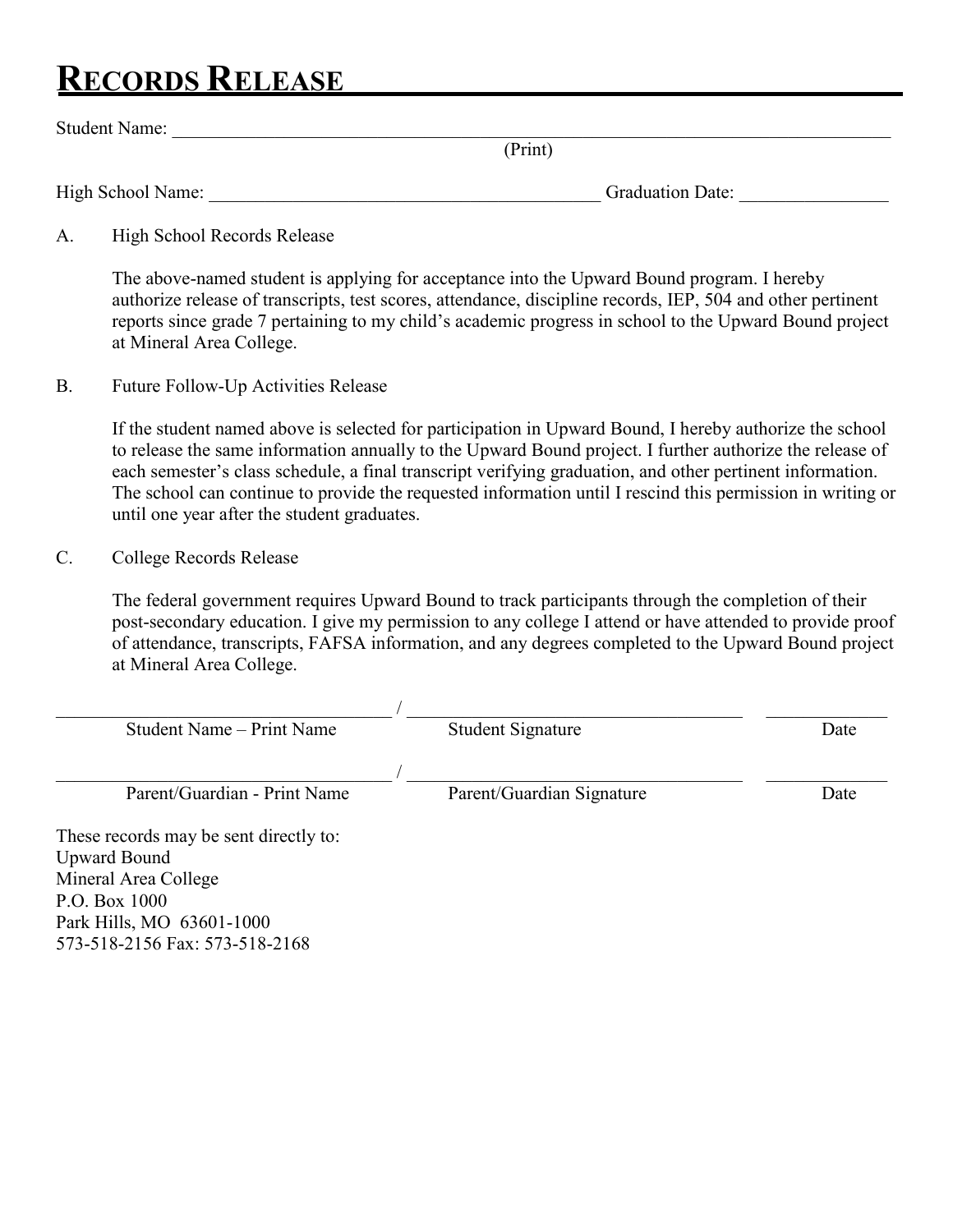### **TEACHER RECOMMENDATIONS**

Upward Bound at Mineral Area College is a federally funded program designed to *prepare high school students for postsecondary education*. Students recommended must possess *academic potential* to complete rigorous curriculum as well as meet income and first-generation eligibility requirements. Recommendations from **current Math, Science and English teachers** are a requirement for the student's application.

### **TO BE COMPLETED BY STUDENT**

| List the names of the teachers to whom you have given the teacher recommendation form to: |  |
|-------------------------------------------------------------------------------------------|--|
|                                                                                           |  |
|                                                                                           |  |
| Science Teacher's Name:                                                                   |  |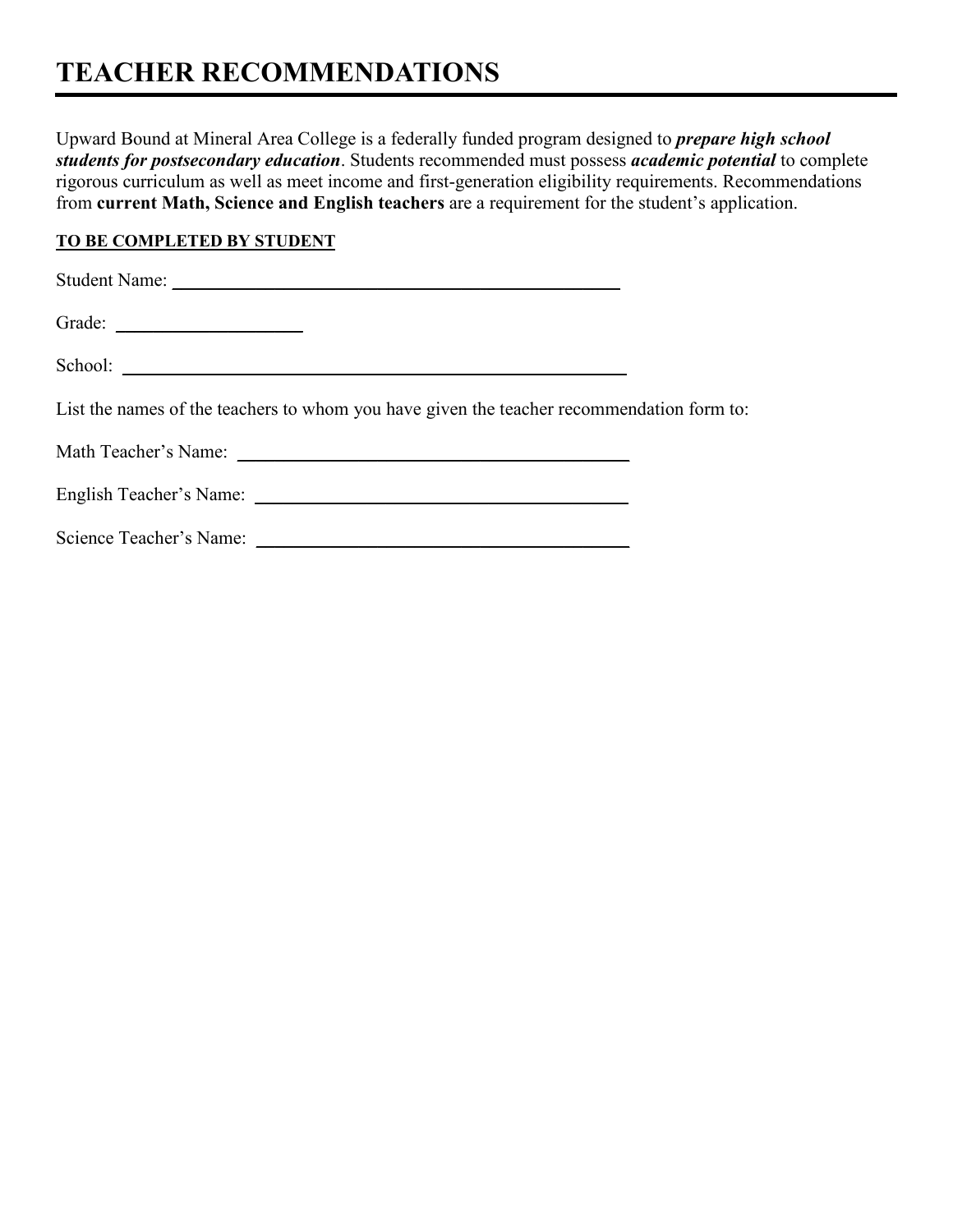# **MATH TEACHER RECOMMENDATION**

Upward Bound at Mineral Area College is a federally funded program designed to *prepare high school students for postsecondary education*. Students recommended must possess *academic potential* to complete rigorous curriculum as well as meet income and first-generation eligibility requirements. Recommendations from **current Math, Science and English teachers** are a requirement for the student's application.

Please complete the online teacher recommendation for the following student:

Visit the following website to complete the recommendation:

<https://forms.gle/vFQGzyBwQ8enE4mN8>



You will receive a confirmation email once you have completed the online recommendation.

### **TO BE COMPLETED BY STUDENT**

Student Name: \_\_\_\_\_\_\_\_\_\_\_\_\_\_\_\_\_\_\_\_\_\_\_\_\_\_\_\_\_\_\_\_\_\_\_\_\_\_\_\_\_\_\_\_\_\_\_\_\_\_\_\_\_\_\_\_\_\_\_\_\_ Grade: \_\_\_\_\_\_\_\_\_\_\_\_\_\_\_\_\_\_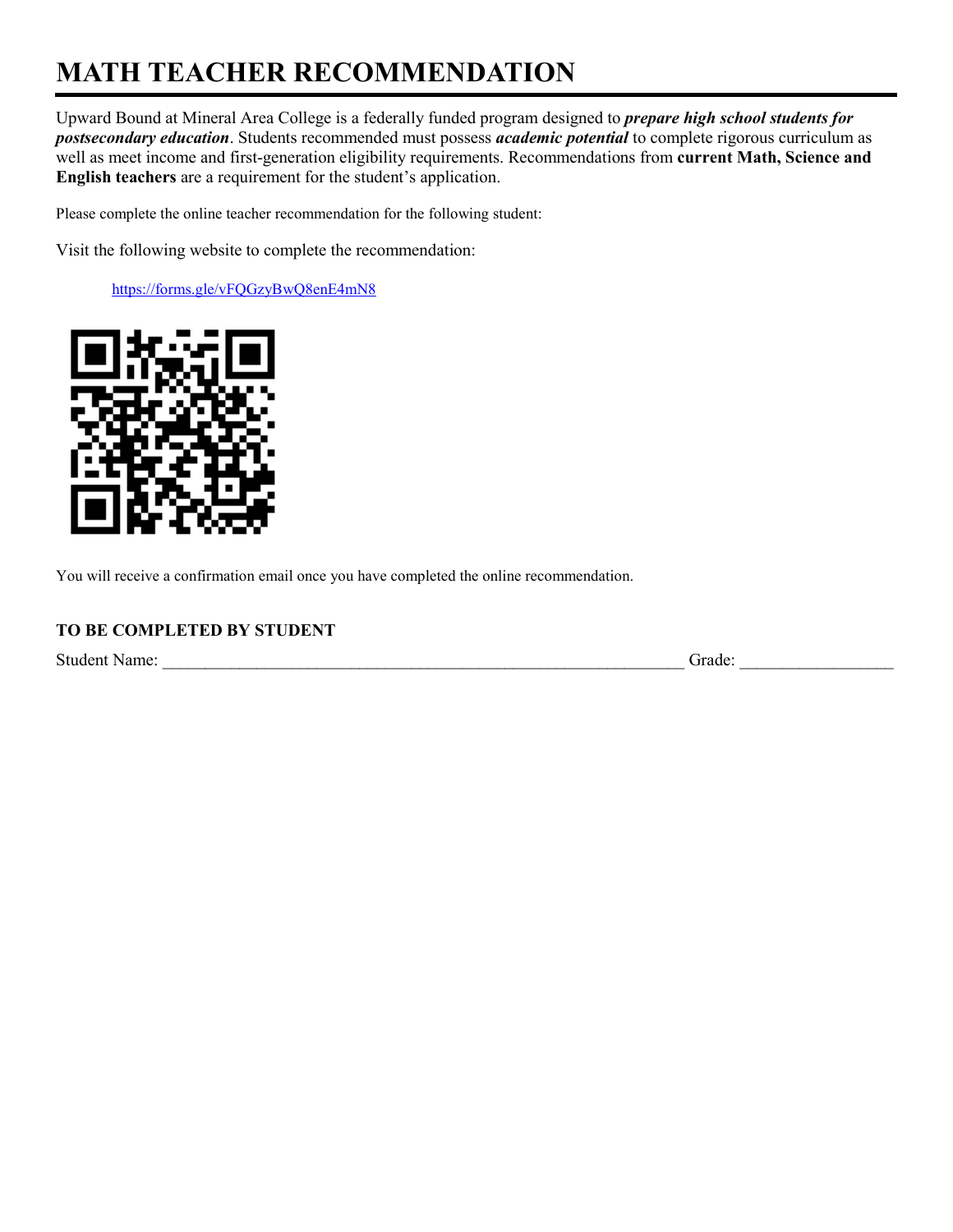# **ENGLISH TEACHER RECOMMENDATION**

Upward Bound at Mineral Area College is a federally funded program designed to *prepare high school students for postsecondary education*. Students recommended must possess *academic potential* to complete rigorous curriculum as well as meet income and first-generation eligibility requirements. Recommendations from **current Math, Science and English teachers** are a requirement for the student's application.

Please complete the online teacher recommendation for the following student:

Visit the following website to complete the recommendation:

<https://forms.gle/vFQGzyBwQ8enE4mN8>



You will receive a confirmation email once you have completed the online recommendation.

### **TO BE COMPLETED BY STUDENT**

Student Name: \_\_\_\_\_\_\_\_\_\_\_\_\_\_\_\_\_\_\_\_\_\_\_\_\_\_\_\_\_\_\_\_\_\_\_\_\_\_\_\_\_\_\_\_\_\_\_\_\_\_\_\_\_\_\_\_\_\_\_\_\_ Grade: \_\_\_\_\_\_\_\_\_\_\_\_\_\_\_\_\_\_